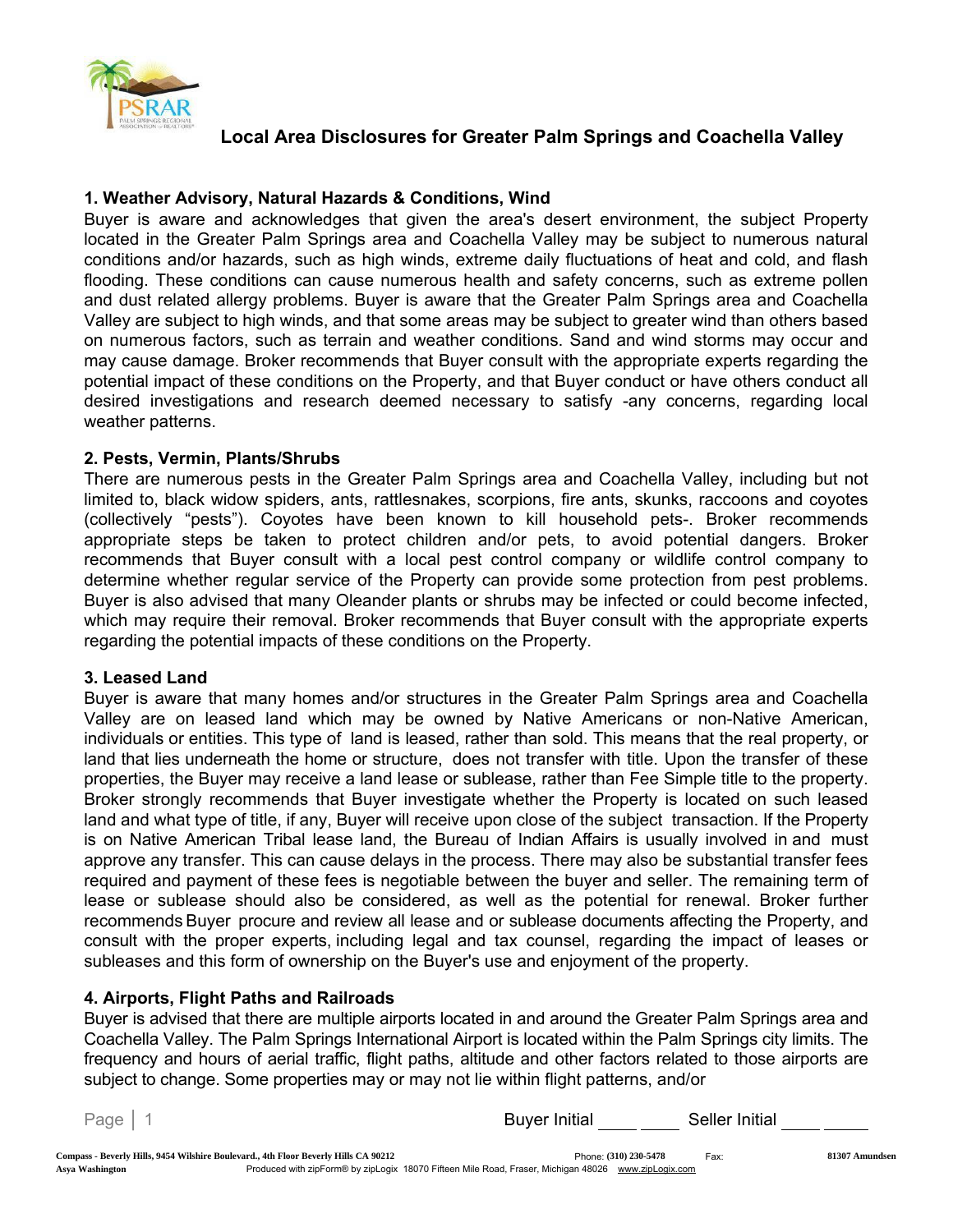

adjacent to airports, and may be subject to noise conditions, vibration impacts and flight patterns, which are subject to change at any time. Broker strongly advises Buyer to investigate all existing and future plans for flight path expansions, and any changes that may affect the subject Property. For additional information regarding the use and potential expansion of local airports, Buyer may contact: 1) The Palm Springs International Airport, 760-318-3800; 2) The Bermuda Dunes Airport, 760-345-2558, 3) The Desert Resorts Regional Airport, 800-235-9876. Additionally, the railroad runs through the entire valley. There are currently two tracks and trains run frequently, at all hours. Buyer should determine the proximity to the tracks and the noise created by the trains, whistles and crossing signals.

### 5. Salton Sea and Water Conflicts

The Salton Sea is a large body of semi-stagnant salt water lying below sea level at the Eastern end of Coachella Valley. Buyer is aware that, when certain wind conditions are present, an unpleasant odor from the Salton Sea is noticeable throughout the Greater Palm Springs area and Coachella Valley. Broker recommends that the Buyer investigate this condition and its impact on the Property if there is a concern. There are pending lawsuits between the Water Districts in the Valley and the Native American tribes, contesting the rights to provide water and watershed and ground water maintenance issues which may affect the public water supply. Most of the public water provided by the Water Districts is underground and pumped from wells. There is ongoing concern about the varying levels of the water table in Greater Palm Springs area and Coachella Valley. Buyer should contact the applicable Water District to obtain information if they have any questions regarding these issues.

### 6. Earthquakes

Buyer is aware that California including the Greater Palm Springs area, and Coachella Valley, is subject to earthquakes. There are fault lines that run through or close to the Greater Palm Springs area and Coachella Valley including the San Andreas fault line as well as other known and unknown earthquake faults. Broker recommends that the Buyer consult with the appropriate experts and licensed professionals if buyer is concerned about fault locations and any impact it may have on the property.

### 7. Washes and flooding

Buyer is aware that there are a number of dry stream beds, or "washes" throughout the Greater Palm Springs area and Coachella Valley, that are subject to the potential for flooding during heavy rains. "Flash Flooding" can make access to some properties difficult, dangerous and inaccessible during periods of heavy rain. Broker recommends that Buyer consult appropriate licensed professionals to satisfy any questions concerning the subject property pertaining to past flooding and/or potential flooding and problems that may result from such flooding.

### 8. Soils and Land

Buyers and Sellers acknowledge that Broker and Agents are not experts in the fields of geology and engineering, and have no knowledge of the soil condition of the Property. It is expressly agreed upon between the Buyer and Seller that the Buyer is purchasing the property in its "as is" condition and with all faults as to the soil, related problems of any nature whatsoever, whether caused from the soil in its natural state or modified by third persons or business entities. Buyer and Seller have been advised that Southern California in general, consists of clay, adobe, expansive soils, and there are minor and major fault lines throughout the area. Therefore, Buyer is advised to seek the services of qualified soil engineers, structural engineers and/or other experts of his/her own choosing to determine the condition and suitability of the Property. Buyer and Seller agree that soils analysis/evaluation cannot be performed by a reasonably competent and diligent visual inspection and thus hold the Broker and

Page │ 2 Buyer Initial Seller Initial Seller Initial Seller Initial Seller Initial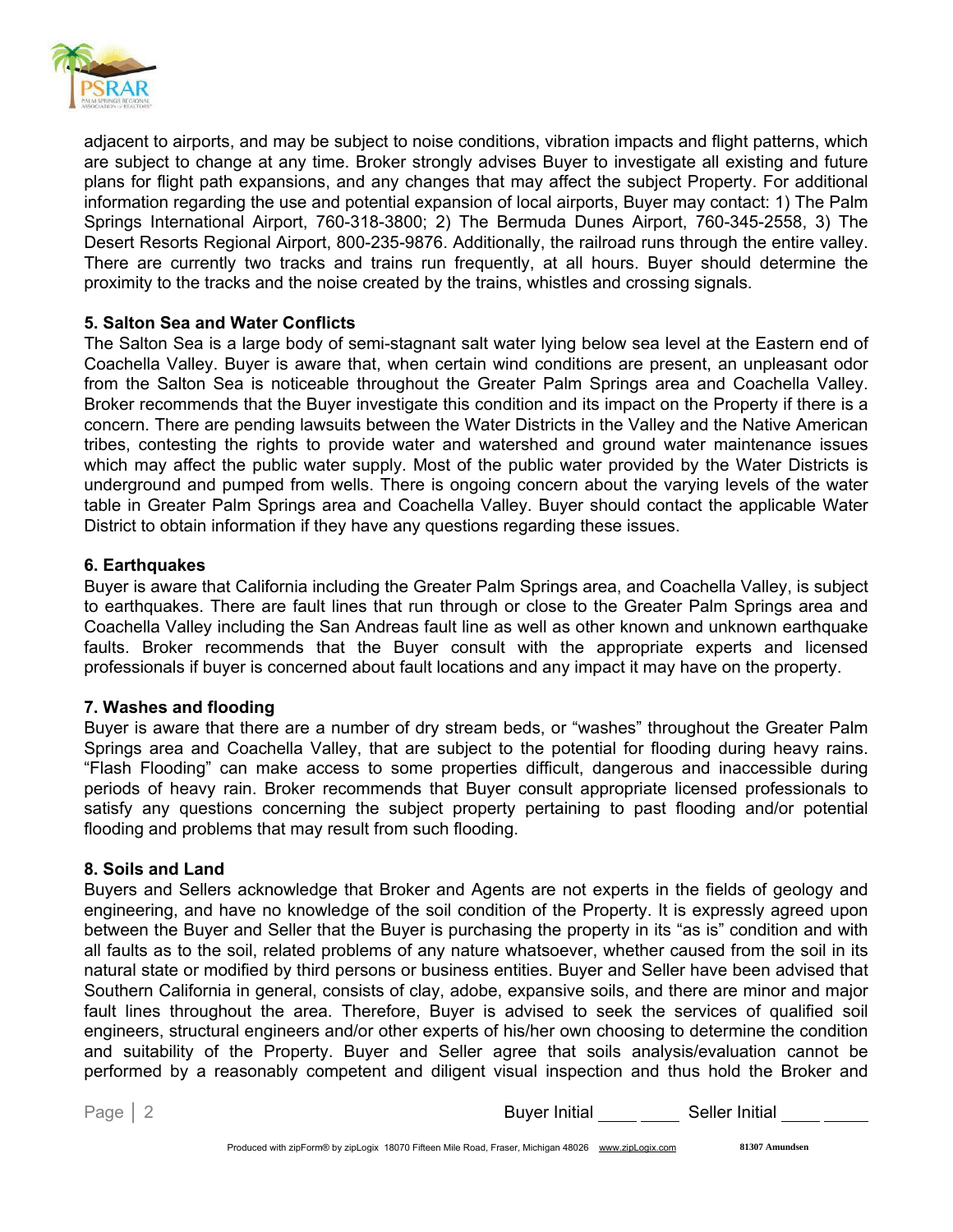

Agents harmless from any damages or losses in value suffered to the subject Property by virtue of any soil, structural or design related deficiencies.

### 9. Sewer Connections

Buyer is aware that many homes in the Greater Palm Springs area and Coachella Valley are not connected to any local sewer systems. In some cases a connection to that system may be required prior to the close of escrow. Broker recommends and encourages Buyer to investigate to their satisfaction, by consulting licensed contractors and/or the appropriate government or water agency employees to determine whether the subject Property is connected to a City's sewer system. Broker also recommends that Buyer consult with appropriate city agencies and/or contractors to determine if the Property must be connected to the sewer, the potential cost and who is responsible for the cost involved to complete the sewer connection.

### 10. Regulations/Restrictions - Rentals, Vacation Rentals, Short Term Vacation Rentals (City and HOA)

Cities in the Greater Palm Springs area and Coachella Valley may have individual city ordinances with regards to Rentals, Vacation Rentals and Short Term Vacation Rentals. Additionally, Home Owner Associations (HOA) may have Conditions, Covenants and Restrictions (CC&Rs) and/or Bylaws and/or rules that regulate and/or restrict the use of the subject property as a Rental, Vacation Rental or Short Term Vacation Rental. Buyer should consult the appropriate city agencies and/or the Home Owner's Association (HOA), Country Club or Management firm to determine whether restrictions and/or regulations exist.

### 11. Country Club Memberships

Buyer is aware that there are many properties in the Greater Palm Springs area and Coachella Valley, which are subject to CC&Rs that require the transfer of Seller's proprietary Country Club Membership before the close of escrow and final transfer of real property. Buyer is aware that a fee may be required prior to such a transfer. Broker recommends that Buyer review the subject CC&Rs and contact the HOA, Country Club or Management firm to determine whether such a requirement exists, and the amount of the transfer fees, with regard to the Property.

### 12. Golf Courses

Buyer is aware that purchasing a home adjacent to, or on a golf course generally results in the Buyer assuming all foreseeable risks associated with a golf course such as injury from a golf ball, property damage and may not include a membership or right to use or access any part of the golf course. Buyer is also aware that the golf courses use and maintenance may impact the subject Property's noise and disturbance levels. Broker recommends buyer investigate the impact on the use of the Property, with regard to being adjacent or on a golf course, and how it may affect their enjoyment and use of such Property. Broker also recommends Buyer talk to the appropriate parties to find out what additional fees may be involved to use golf courses as additional fees may be required.

### 13. Swimming Pools and Spas

Many homes in the Greater Palm Springs area and Coachella Valley have pools and spas, with related pumps, heaters and equipment. Some pools are many years old and may be in need of re-plastering, repair or replacement of equipment. Some pool equipment may be leased or there may be a special encumbrance. Some pools have been painted which may result in a milky discoloration of the water and may require constant maintenance or re-plastering. Not all pools will have heaters; heating a pool

Page │ 3 Buyer Initial Seller Initial Seller Initial Seller Initial Seller Initial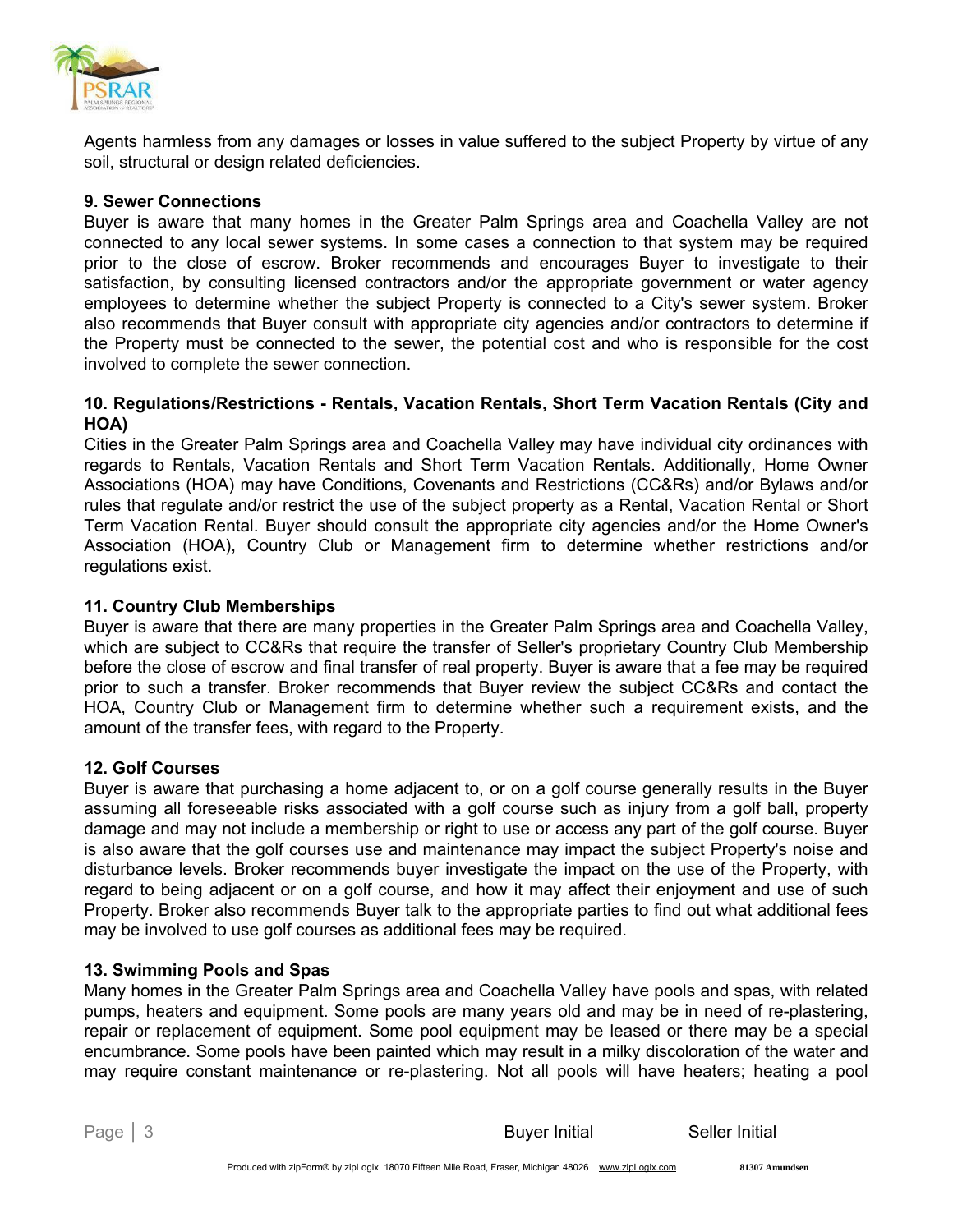

can be very costly. Broker recommends Buyer obtain the services of a professional pool service company to inspect all aspects and conditions of a pool and or spa, if one is located on the Property, to determine the condition of the pool and spa, and how such condition may impact the buyer's use and enjoyment of the Property, and what the cost estimate would be to maintain and/or repair the pool and spa. Additionally, Buyer is aware that pools often are considered a "dangerous or attractive nuisance" and Buyer needs to consider the use of the pool by minors and the safety of minors and non-swimmers.

### 14. Mold Disclosures

Buyer is aware that Broker and Agents are not qualified to inspect for mold or to make any recommendations or determinations regarding treatment or costs of repair concerning possible existence, exposure, or health and safety issues relating to mold. Broker recommends that sellers and buyer conduct their own due diligence regarding this matter and to use the appropriate qualified experts to investigate the Property to determine the potential existence of mold. Buyer should check with their insurance carrier, review any past insurance claims and consider the specific health concerns of prospective occupants or guests. By signing this disclosure and Agreement, you agree that Broker shall have no further responsibility for protecting you against the possibility of mold contamination of the property or any resulting injury or damage to property.

### 15. Interior Condition

Buyer is aware that when furnishings are removed from a property, there may be marks and or indentations in tile, carpeting and other flooring. When wall décor is removed from a home, there may also be discoloration of paint, or wallpaper and/or marks and holes on the walls. Buyer is aware agents, while conducting inspections, will not move furniture, furnishings and/or wall coverings. Broker advises Buyers to perform a final walk-thru of the property per the terms of the contract. Although it is encouraged, not all sellers have the Property professionally cleaned prior to the transfer of ownership.

### 16. Roofs

Buyer is aware Broker and Agents, make no warranty nor guarantee about the reliability or condition of roofs. Buyer shall have the sole duty to determine the condition, the remaining expected useful life, and the cost to replace or repair the roof of the Property, based on their own independent inspection of the roof or by the inspection of a qualified roof inspector of Buyer's own choosing. Buyer is aware that agents will not climb onto the roof or a ladder when inspecting the property.

### 17. Asbestos

Buyer is advised that if the subject Property was constructed prior to 1978, it is likely that there may be asbestos present in or around the Property. Asbestos can create a serious health hazard, particularly when it is removed, crushed or disturbed. Broker and Agents are not qualified to inspect for asbestos or make any recommendations or determinations concerning the possible exposure or potential health and safety issues. Buyer is also advised and may, at Buyer's option and expense, conduct an inspection by a qualified professional of their choice, and/or conduct a test or evaluation of materials on or about the Property, to determine if there are hazardous conditions present. The inspection and/or testing shall be completed within the time frames specified in the Purchase Agreement, during the Buyer's inspection period, and should be completed and reviewed by Buyer prior to removing contingencies. Should it be determined that there are hazardous conditions present, a written recommendation that the hazardous materials be removed by the Seller should be made. It shall then be the Buyer's and Seller's mutual decision as to how to comply with the recommendations, in whole or in part, or cancel

Page | 4 **Buyer Initial Seller Initial Seller Initial** Seller Initial Seller Initial